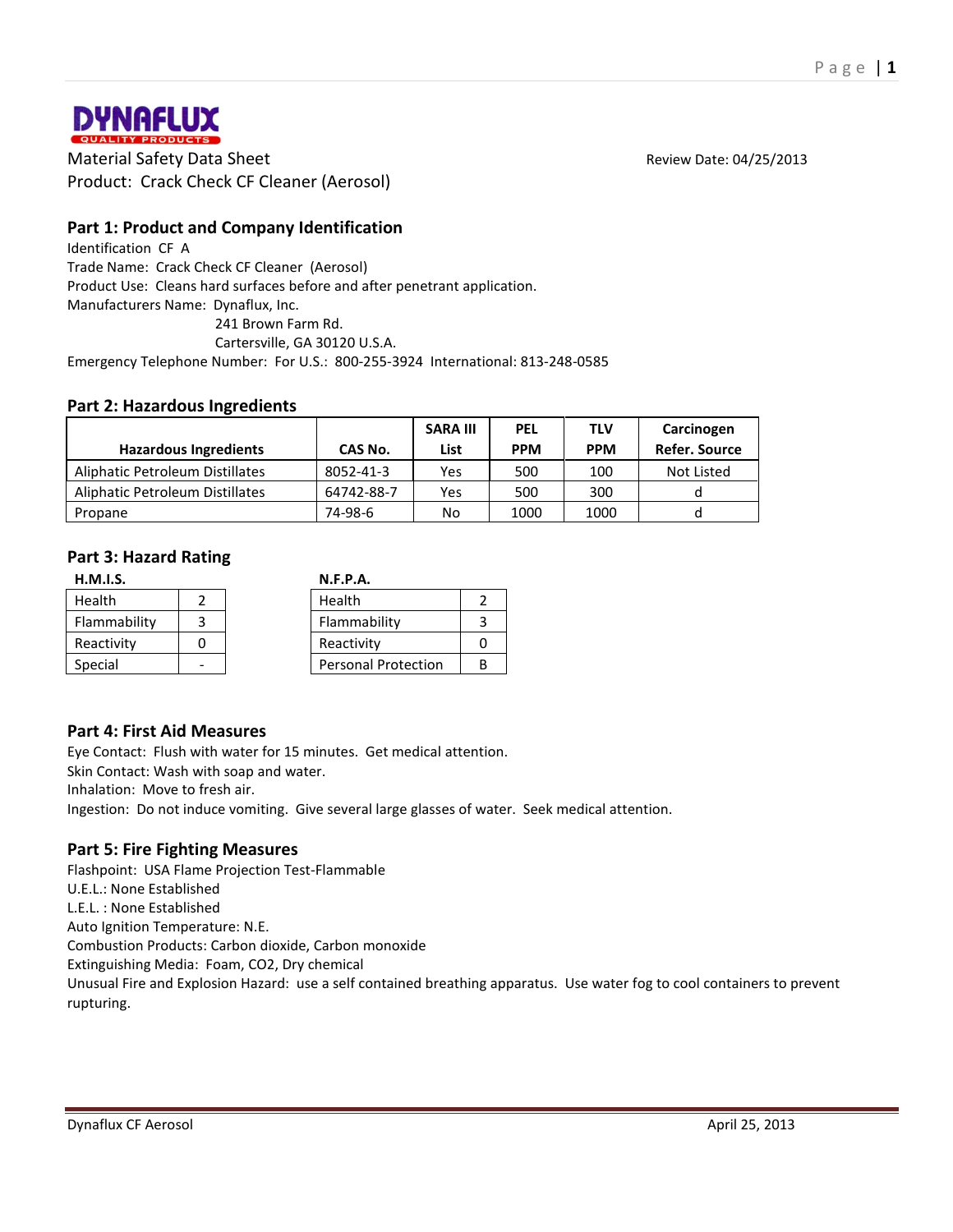Page 1 of 3

## **Part 6: Accidental Release Measures**

Small Spill: Soak up with absorbent material, i.e. kitty litter, clay or dirt. Sweep up and place in a labeled closed container. Large Spill: Keep unauthorized people from the area. Use self contained breathing apparatus. Dike area and pump contents to a labeled, closed container. Absorb residue and sweep up. Place in a closed, labeled container. Remove all ignition sources.

### **Part 7: Handling and Storage**

Leave in the shipping containers. Store in a cool dry place. Do not expose aerosols to temperatures above 120° F or the container may rupture. Aerosol container, when vented through normal use, does not present a disposal problem.

## **Part 8: Exposure Control / Personal Protection**

Remove all ignition sources. If vapors exceed TLV use an approved respirator. Use mechanical ventilation in confined areas. Wear safety glasses and protective gloves.

# **Part 9: Physical and Chemical Properties**

Boiling Point: NA Vapor Pressure (psig@70°F-60psig) Aerosol Vapor Density: N.E. Solubility in Water: Not soluble. Appearance and Odor: Clear liquid with solvent odor. Specific Gravity: .745 Evaporation Rate (BuAc=1): NA Water Reactive: No

### **Part 10: Stability and Reactivity**

Stability- Product is stable Hazardous Polymerization- will not occur. Conditions to Avoid- Ignition sources, open flames, strong oxidizers. Hazardous Decomposition Products-Carbon dioxide, carbon monoxide.

# **Part 11: Toxicological Information**

Carcinogenicity Classification NTP-Not Listed IARC-Not Listed Reproductive Toxicity: Animal Studies-None. Ingestion Toxicity- LD50 2000mg/kg Mildly irritating to the skin with prolonged exposure.

### **Part 12: Ecological Information**

Biodegradability – Not biodegradable Keep out of sewers and water ways. Not expected to be harmful to aquatic organism. VOC: 100%

# **Part 13: Disposal Consideration**

Dynaflux CF Aerosol April 25, 2013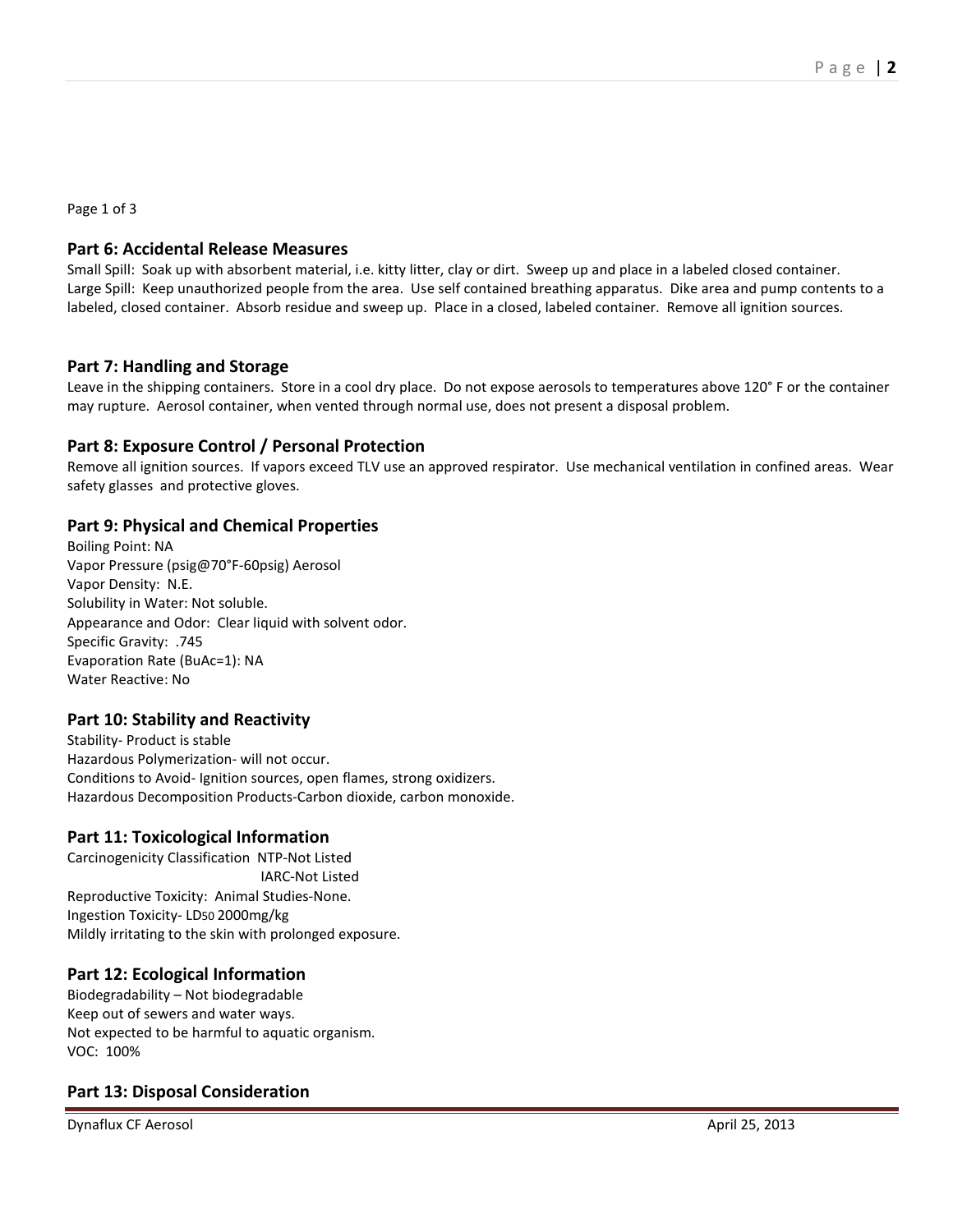Do not dump into any sewers, on the ground or into any body of water. Send to a permitted recycler. Empty aerosol cans are not considered hazardous and can be disposed in domestic trash.

# **Part 14: Transportation Information**

D.O.T. Shipping Name – Pressurized Container Hazard Class- O.R.M.D. IMDG- Same as D.O.T. Marine Pollutant – No Reportable Quantity: 1000 lbs.

Page 2 of 3

## **Part 15: Regulatory Information**

Section 311 and 312 Immediate health Hazard – Yes Fire Hazard – Yes Reactive Hazard – No TSCA – Listed CEPA-(DSL) Listed

## **Part 16: Other Information**

Dynaflux, Inc. 241 Brown Farm Rd. Cartersville, GA 30120 U.S.A. Completed by: Eugene Schaffstall

#### **Disclaimer of Expressed and implied Warranties:**

The information presented in this Material Safety Data Sheet is based on data believed to be accurate as of the date of the Material Safety Data sheet was prepared. No responsibility is assumed for any damage or injury resulting from abnormal use or from any failure to adhere to recommended practices as specified on the label copy.